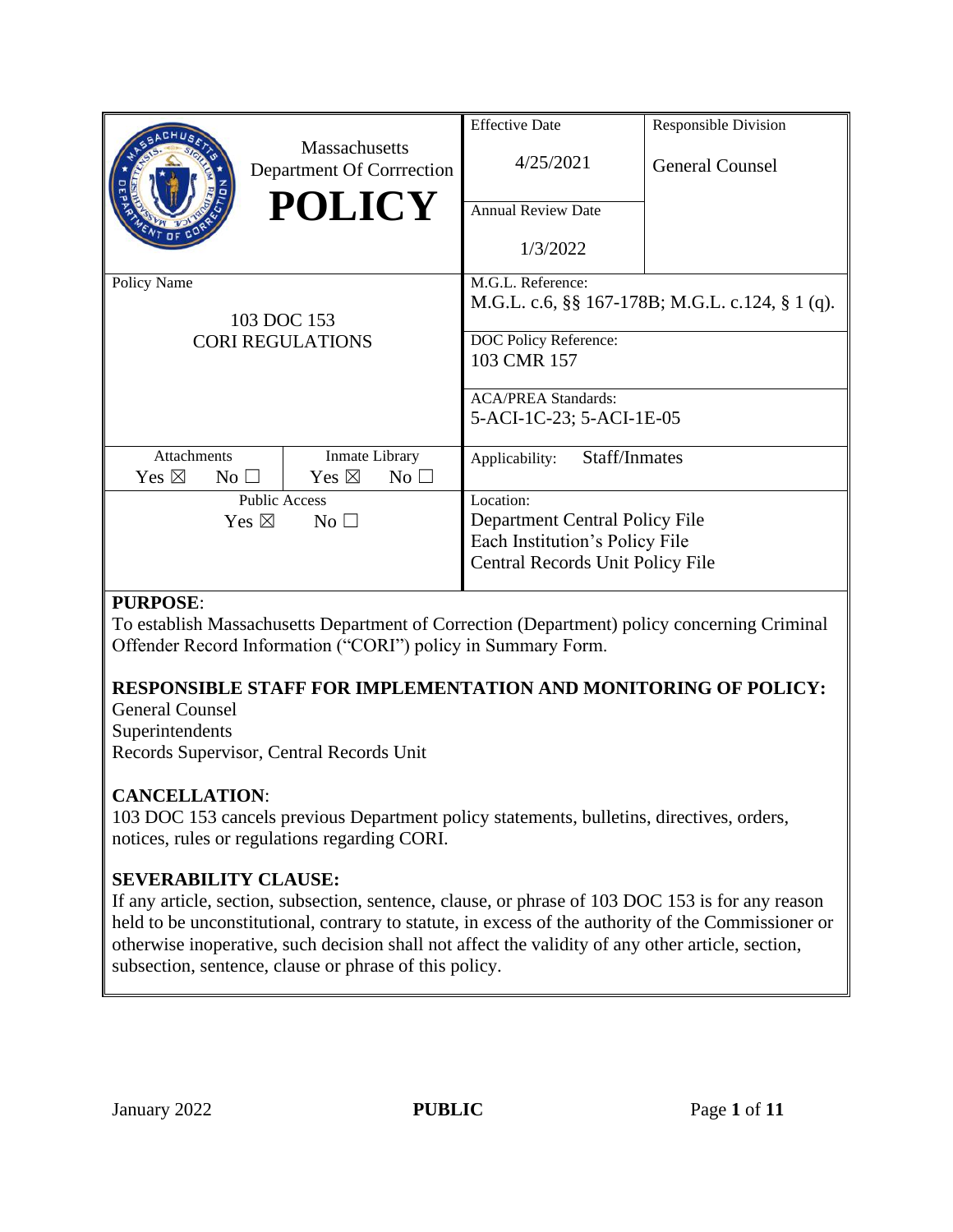# **TABLE OF CONTENTS**

| 153.01 | Definitions                                          | 3              |
|--------|------------------------------------------------------|----------------|
| 153.02 | <b>CORI</b> Information Which Shall not be Disclosed | $\overline{4}$ |
| 153.03 | Persons and Agencies Eligible for Access to CORI     | $\overline{4}$ |
| 153.04 | Departmental Dissemination of CORI                   | 6              |
| 153.05 | Departmental Confirmation of Certain Information     | 6              |
| 153.06 | Record of Dissemination of CORI                      | 6              |
| 153.07 | Copying Fees and Indigency                           | $\tau$         |
| 153.08 | <b>Challenges Regarding CORI</b>                     | $\tau$         |
| 153.09 | <b>Sanctions for CORI Violations</b>                 | 7              |

# **ATTACHMENTS**

| Attachment #1 | Request to Inspect and/or Copy Criminal Offender Record |  |
|---------------|---------------------------------------------------------|--|
|               | Information                                             |  |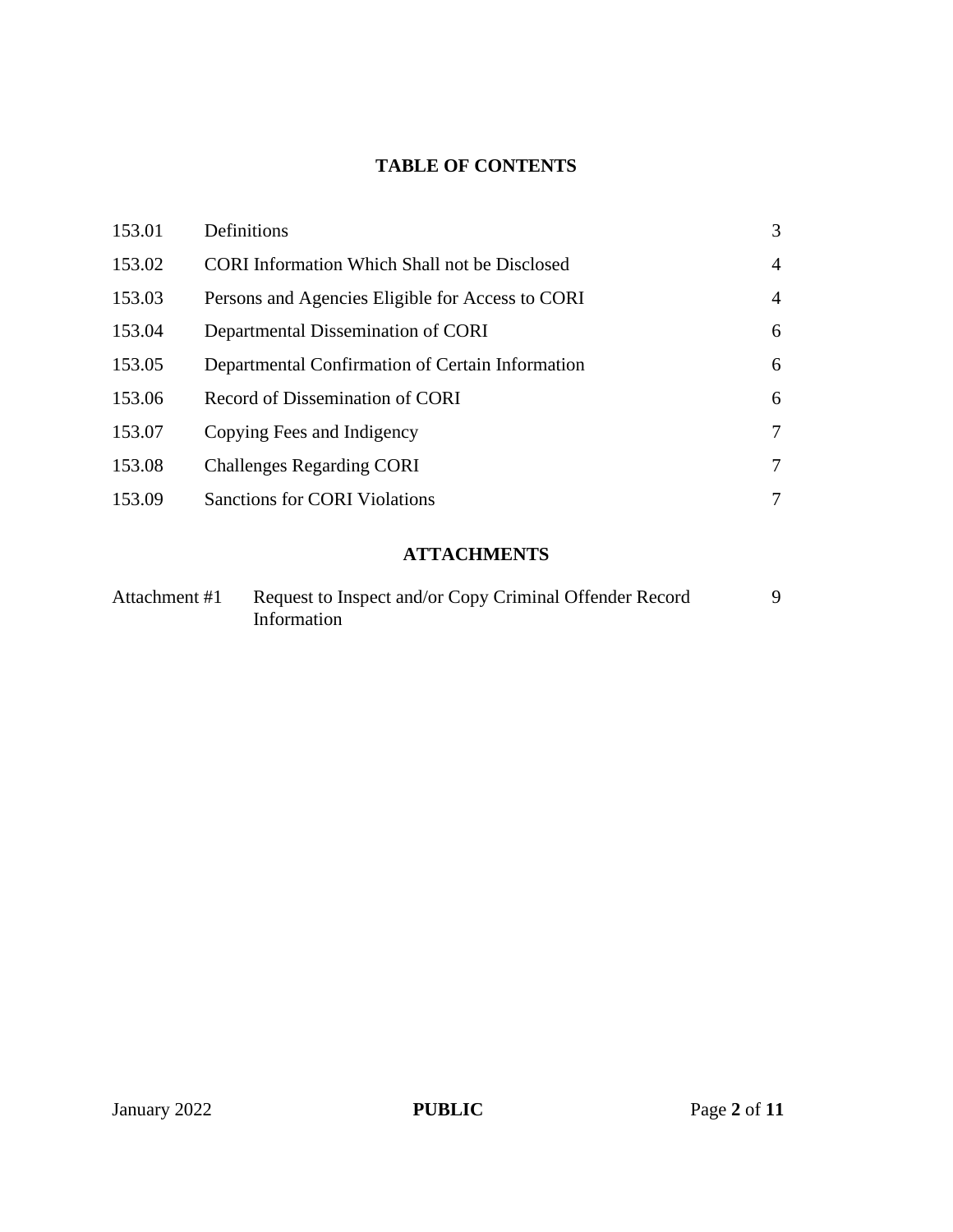## **153.01 DEFINITIONS**

For the purposes of this policy, terms used are defined as:

Criminal Justice Information System (CJIS): Database which offers law enforcement and criminal justice agencies within the state and across the nation secure access twenty-four (24) hours per day seven (7) days a week to state and interstate criminal history record information, protective orders, missing and wanted person files, driver's license and motor vehicle information, firearms licensing and gun sales transactions and other critical criminal justice information via the National Crime Information Center (NCIC) and the National Law Enforcement Telecommunications System (NLETS).

Criminal Offender Record Information (CORI): records and data in any communicable form compiled by a Massachusetts criminal justice agency which concern an identifiable individual and relate to the nature or disposition of a criminal charge, an arrest, a pre-trial proceeding, other judicial proceedings, sentencing, incarceration, rehabilitation, or release. Such information shall be restricted to that recorded as the result of the initiation of criminal proceedings or any consequent proceedings related thereto.

CORI is limited to:

- a. records and data which set forth the fact or results of an individual's movement through any one or more of the formal stages of the criminal justice process; and,
- b. factual statements about the occurrence or outcome of an arrest, indictment, warrant, arraignment, bail, continuance, default, trial, appeal, disposition, sentence, probation, commitment, parole, commutation, release, termination or revocation of probation or parole, pardon, or similar occurrences or outcomes.

#### CORI shall not include:

- a. evaluative information e.g., classification reports, psychiatric reports as defined in 103 DOC 153.01(4);
- b. intelligence or investigative information e.g., informant reports, surveillance reports - as defined in 103 DOC 153.01(5); and,
- c. statistical reports in which individuals are not identified and from which identities are not ascertainable.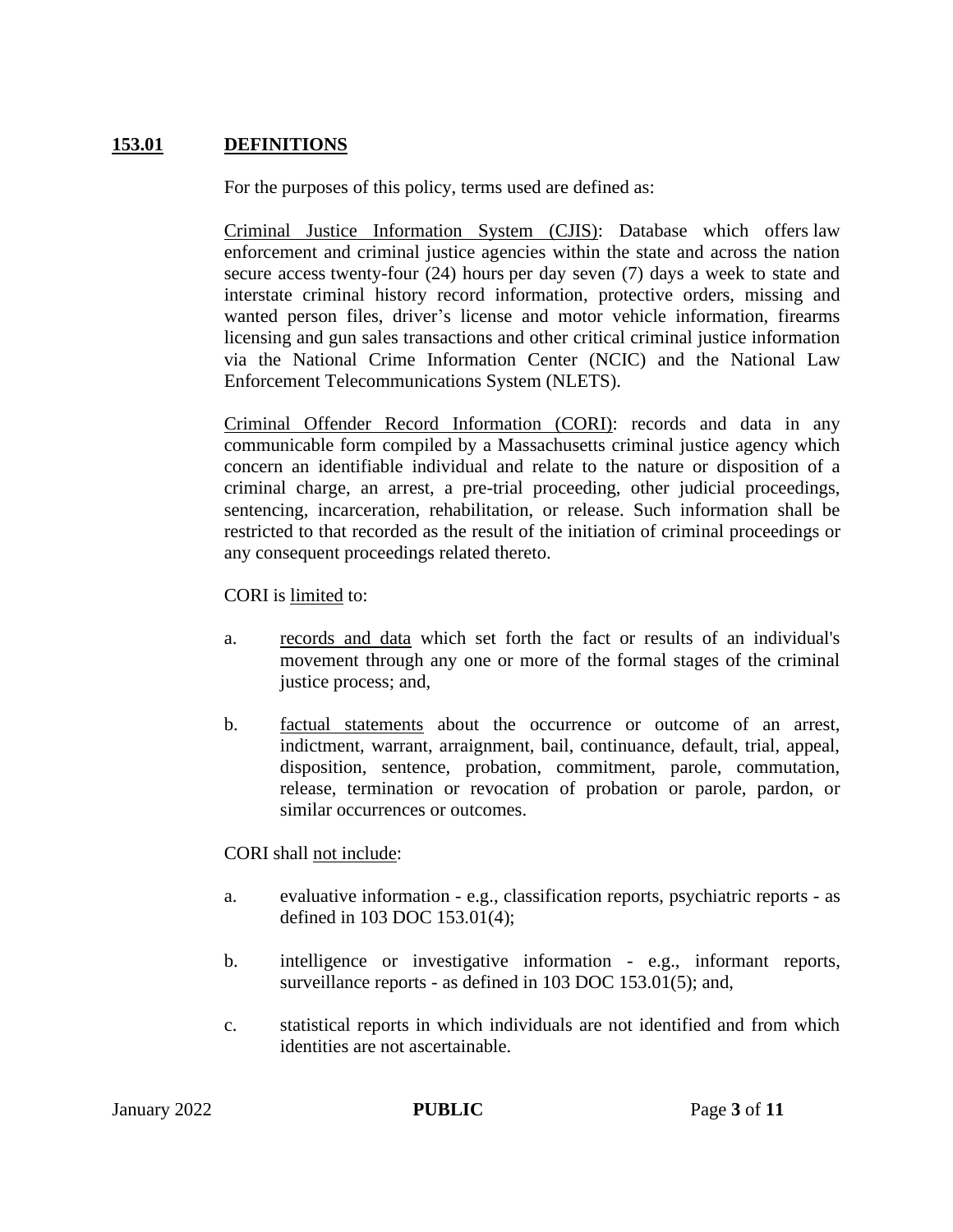Department of Criminal Justice Information Services (DCJIS): The Massachusetts authority responsible for the quality control of all data entered into the NCIC systems, and management of policy compliance for the collection, storage, dissemination, and usage of CORI through the CJIS and/or other mediums.

Evaluative Information: Records, data, or reports concerning individuals charged with crime and compiled by criminal justice agencies which appraise mental condition, physical condition, extent of social adjustment, rehabilitative progress and the like, and which are primarily used in connection with bail, pre-trial or post-trial release proceedings, sentencing, correctional and rehabilitative planning, probation or parole. Such information is not included in the definition of CORI. Regulations governing access to and dissemination of evaluative information are set forth in 103 CMR 157, *Access to the Dissemination of Evaluative Information*.

Intelligence Information: Records and data compiled by a criminal justice agency for the purpose of criminal investigation, including reports of informants, investigators or other persons, or from any type of surveillance associated with an identifiable individual. Intelligence information shall also include records and data compiled by a criminal justice agency for the purpose of investigating a substantial threat of harm to an individual, or to the order or security of a correctional facility. Intelligence information is not included in the definition of CORI.

National Crime Information Center (NCIC): A computerized database of documented criminal justice information available to virtually every law enforcement agency nationwide, twenty-four (24) hours a day, 365 days a year, with the goal of assisting law enforcement in apprehending fugitives, locating stolen property, locating missing persons and protecting law enforcement personnel and the public.

## **153.02 CORI INFORMATION WHICH SHALL NOT BE DISCLOSED**

Documents prepared by an agency other than the Department that contain CORI shall not be disclosed, even in the event that a request for CORI is approved. In this case the screening employee shall notify the individual of the existence of such a document and the name of the agency that prepared the document so that the individual may directly contact the agency to request access to the document.

## **153.03 PERSONS AND AGENCIES ELIGIBLE FOR ACCESS TO CORI**

Individuals and agencies are eligible for access to CORI as follows:

1. An individual shall have the right to inspect and copy the individual's own CORI (Attachment #1).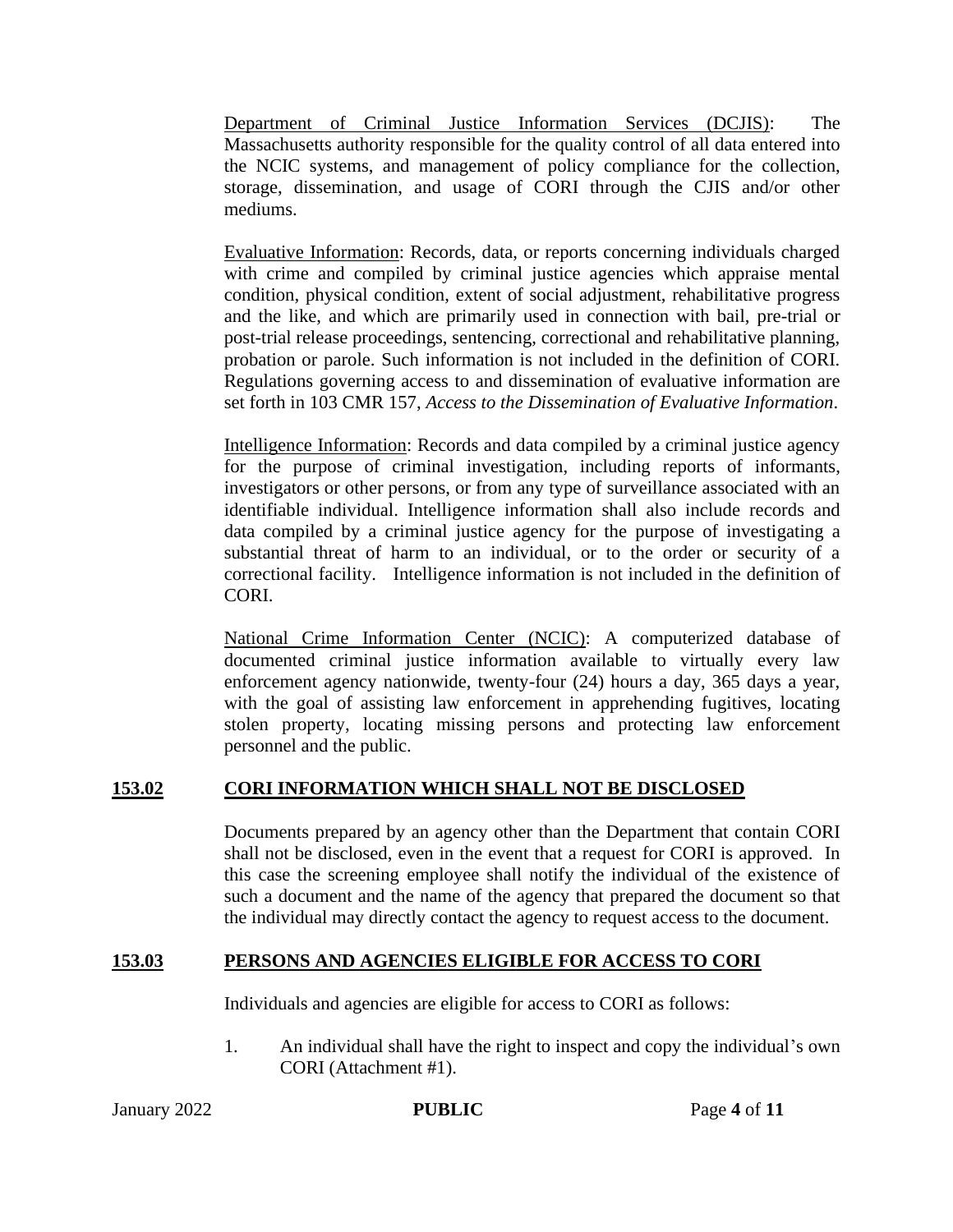2. An individual named in CORI may give informed written authorization to third parties, including, but not limited to, attorneys, family members, and persons or agencies furthering the individual's health or rehabilitation, to inspect and copy CORI pertaining to that individual. A third party so authorized may inspect and copy CORI upon presenting such authorization and satisfactory identification to the Department. (Attachment #1).

Where the individual is unable to give such informed written authorization, due to a physical or mental incapacity, the Department may disseminate CORI necessary for treatment purposes or for notifying families of the physical or mental health of an individual without such authorizations.

- 3. An attorney authorized to inspect and copy an individual's CORI may further designate, in writing, an agent to act on behalf of the attorney in inspecting or copying an individual's CORI. If such agent is not an attorney, the attorney shall also provide a written statement indicating that the agent is acting under the attorney's supervision (Attachment #1).
- 4. Parties designated for access to CORI under sections 153.03 (2) and (3) above, who are presently inmates or parolees, or who have been inmates or parolees within the last five (5) years, shall be permitted access to the CORI at a correctional institution only upon approval by the superintendent or, for a request to the Central Records Unit of the Department, upon approval by the General Counsel.
- 5. Agencies and individuals certified for access to CORI by the DCJIS are eligible for access to CORI. A list of authorized agencies is available through the DCJIS.
- 6. Consultants or contractors to the Department who are associated with educational institutions, halfway houses, group residences, social service agencies, health facilities, or similar organizations are eligible to utilize, but not disseminate, CORI for purposes of obtaining services or benefits for individuals named in such CORI. Such consultants or contractors shall:
	- a. establish their status as employees of the Department or as individuals who have contracts with the Department;
	- b. use CORI only under the direct supervision and control of Department officials or employees;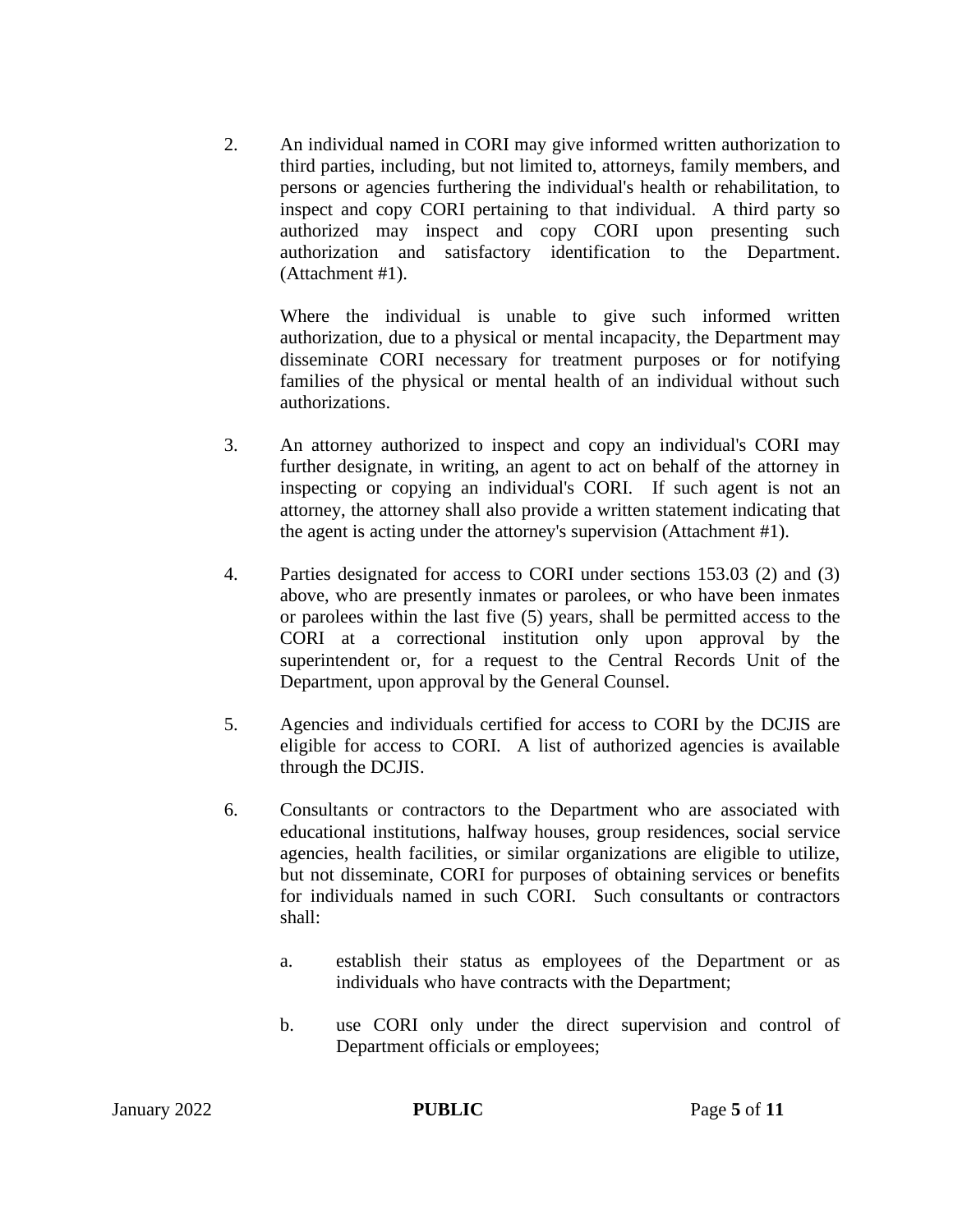- c. be notified that the retention and dissemination of such CORI is subject to the provisions of M.G.L., c.6, §§ 167-178B, and the DCJIS regulations;
- d. not disseminate such CORI to any agency or individual outside of the Department except that reports based on, but not containing the CORI, which recommend rejection or admission to a program, or prescribe treatments, services or benefits for the individual, may be conveyed to the rehabilitative agency or individual with whom such consultant is associated; and
- e. complete a written agreement not to disclose any CORI and to use CORI only as permitted by this policy, with such agreement to be held by the Department and subject to review by the DCJIS.
- 7. Individuals authorized through Attachment #1 shall inspect CORI contained in the IMS via screen prints of the data and shall not have direct access to the database.

## **153.04 DEPARTMENT DISSEMINATION OF CORI**

The Department may disseminate CORI:

- 1. upon the death of the individual for whom the CORI refers; or
- 2. that is specifically related to and contemporaneous with the search for, or apprehension of, any person who has escaped from correctional custody or who has been involved in a disturbance at a correctional institution.

#### **153.05 DEPARTMENT CONFIRMATION OF CERTAIN INFORMATION**

The Department may confirm to members of the public, in response to specific inquiries, statements that an offender currently:

- 1. resides in a correctional or related institution;
- 2. is on furlough, pre-release status, parole, or probation; and
- 3. is a participant in a rehabilitation or education program.

## **153.06 RECORD OF DISSEMINATION OF CORI**

The Department shall maintain at its Central Records room, specialized divisions (e.g., Office of Investigations, Victim Services Unit), and at each correctional

January 2022 **PUBLIC** Page **6** of **11**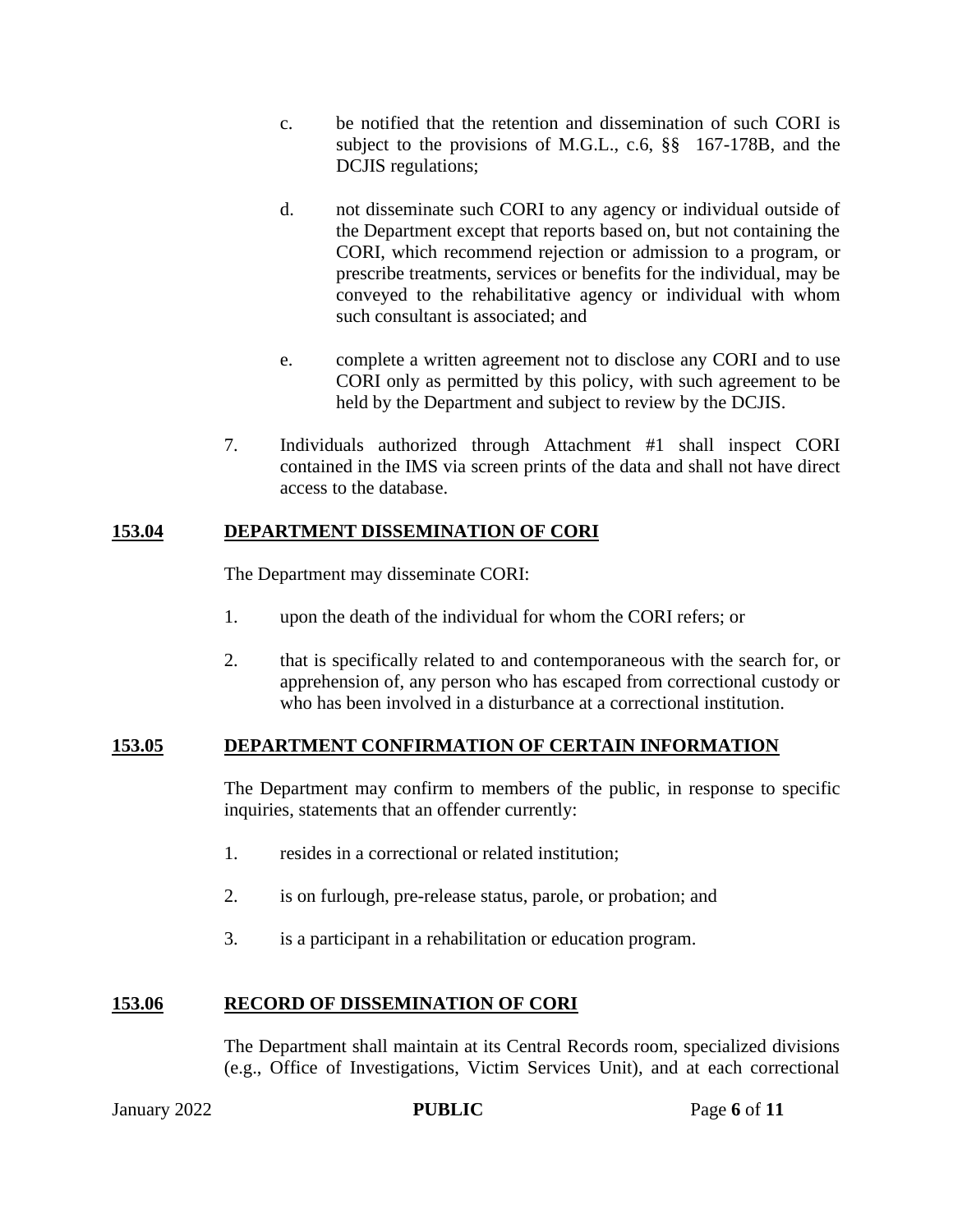institution, a listing of the CORI disseminated and the agencies or individuals outside of the Department to which it has disseminated the CORI.

Upon receipt of a written request to inspect/copy CORI information (Attachment #1), the staff person responding to the request shall document the action taken by use of the form "Record of Inspection and/or Copying of CORI" (Attachment #1). The completed form shall be stored in the six-part folder of the individual to whom the CORI pertains, attached to the original request for information.

## **153.07 COPYING FEES**

A fee for inspection of CORI shall not be assessed unless the inspection involves search and segregation time. The Department may impose a charge of twenty (20) cents a page for photocopying services and fifty (50) cents per page for computer printouts. In addition, a prorated fee may be assessed based on the hourly rate of the lowest paid employee capable of performing the task for search and segregation time, except that no charge shall be made if the total fee for copying services would not exceed two dollars (\$2.00).

#### **153.08 CHALLENGES REGARDING CORI**

Any person who believes that the CORI referring to that person is inaccurate, incomplete, or improperly maintained or disseminated may request, in writing, to the superintendent of the institution where the person is incarcerated or, if the person has been released from custody, to the General Counsel, to purge, modify, or supplement the CORI or to take other appropriate remedial action. The superintendent or the General Counsel, or their designees, shall respond in writing to the individual within fifteen (15) business days. If it appears to the reviewing staff person that the individual's challenge is valid, the superintendent or the General Counsel, or their designees, may direct that corrective action be taken with regard to the CORI contained in the file or IMS database.

If the individual is dissatisfied with the response of the superintendent or the General Counsel or their designees, or if the superintendent or the General Counsel has not responded within fifteen (15) business days, the individual may, in writing, request review by the Commissioner. The Commissioner or designee shall respond in writing to the individual within fifteen (15) business days.

#### **153.09 SANCTIONS FOR CORI VIOLATIONS**

Any person who willfully violates the provisions of the CORI Act shall be subject to a fine of not more than \$5,000 for each offense, or imprisonment in a jail or house of correction for not more than one (1) year for each offense, or both. Additionally, whoever uses CORI to commit a crime against the subject of the CORI or to engage in harassment of the subject, shall be punished by a fine of not

January 2022 **PUBLIC** Page **7** of **11**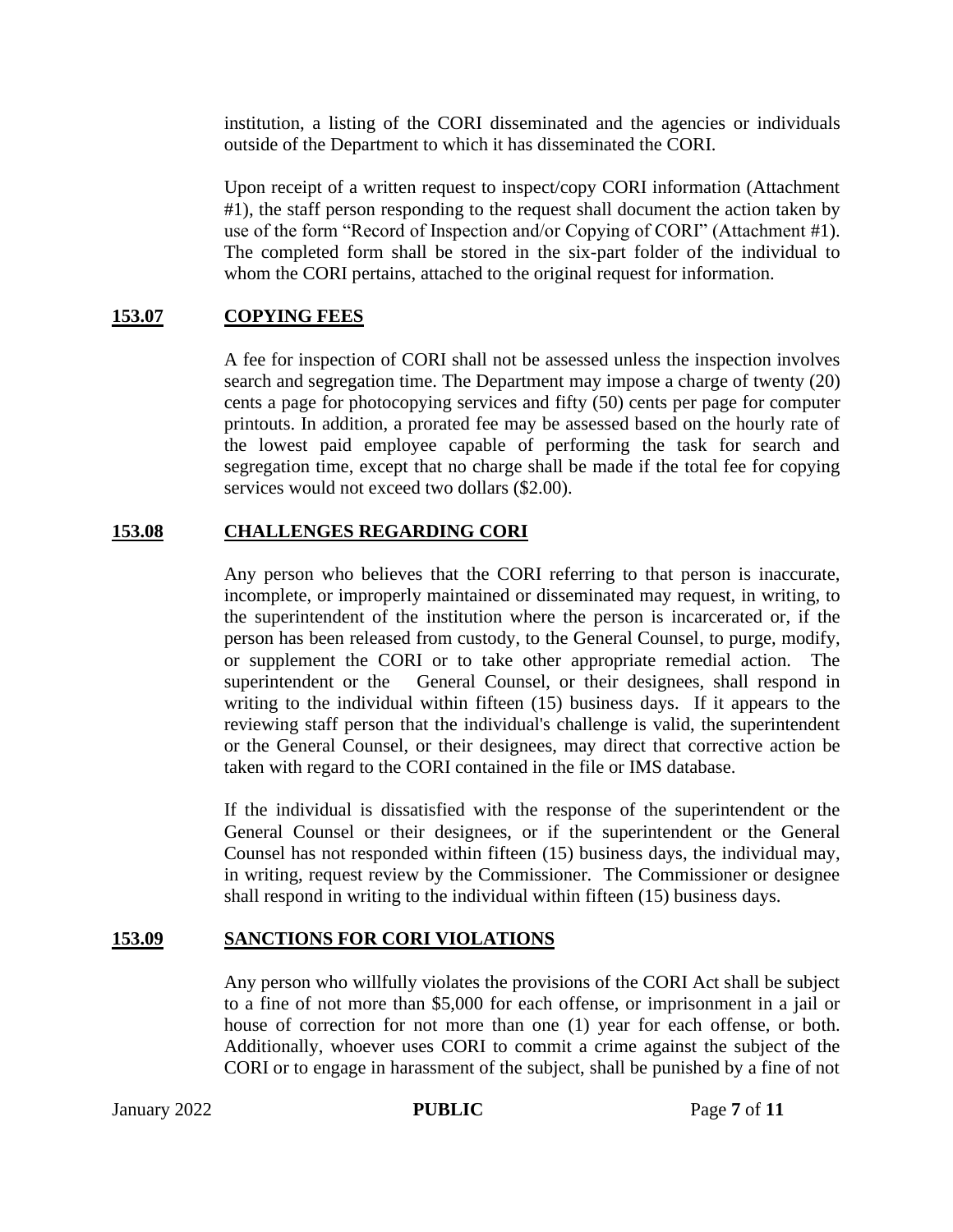more than \$5,000 or by imprisonment in a jail or house of correction for not more than one (1) year, or by both such fine and imprisonment.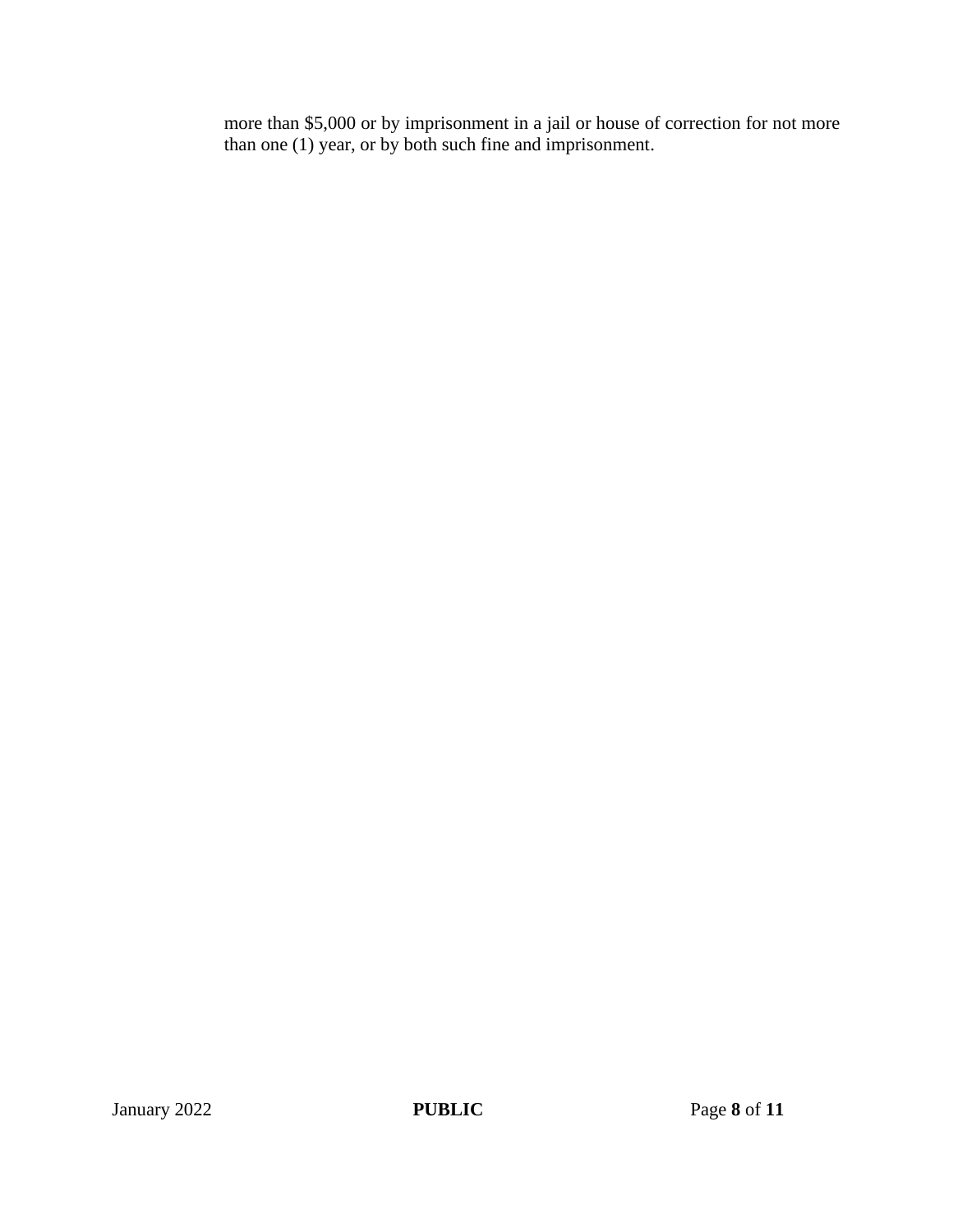#### **REQUEST TO INSPECT AND/OR COPY CRIMINAL OFFENDER RECORD INFORMATION**

I. Identification of the person named in the criminal record (if released, then Notary section must be filled out):

|     |                                                                                     | Last                                                                                                                                                              | First                                     | Middle                                                                                  |  |  |
|-----|-------------------------------------------------------------------------------------|-------------------------------------------------------------------------------------------------------------------------------------------------------------------|-------------------------------------------|-----------------------------------------------------------------------------------------|--|--|
|     |                                                                                     |                                                                                                                                                                   |                                           |                                                                                         |  |  |
|     |                                                                                     | (MM/DD/YY)                                                                                                                                                        |                                           |                                                                                         |  |  |
|     | 3. Mailing Address:                                                                 |                                                                                                                                                                   |                                           |                                                                                         |  |  |
|     |                                                                                     | Town/City                                                                                                                                                         | <b>State</b>                              | Zip code                                                                                |  |  |
|     | 4. Mother's Maiden Name:                                                            |                                                                                                                                                                   |                                           |                                                                                         |  |  |
|     |                                                                                     | provided above is true, and to the best of my knowledge and belief.                                                                                               |                                           | I hereby swear or affirm under the penalties of perjury that the information I have     |  |  |
|     | Signature of requester/ex-inmate                                                    |                                                                                                                                                                   | Date                                      |                                                                                         |  |  |
| II. | placement                                                                           | Inspection by Third Party (circle all that apply): attorney, family, friend, community                                                                            |                                           |                                                                                         |  |  |
|     |                                                                                     |                                                                                                                                                                   |                                           |                                                                                         |  |  |
|     |                                                                                     |                                                                                                                                                                   |                                           |                                                                                         |  |  |
|     |                                                                                     | that I am aware that Massachusetts law prohibits a person from requesting or<br>requiring another person to produce a copy of his/her/their own record, unless so |                                           |                                                                                         |  |  |
|     |                                                                                     |                                                                                                                                                                   |                                           | authorized by the Department of Criminal Justice Information Services, pursuant to      |  |  |
|     |                                                                                     |                                                                                                                                                                   |                                           | M.G.L. c. 6 § 172. I swear, under the penalties of perjury, that the information I have |  |  |
|     |                                                                                     | provided above is true and to the best of my knowledge and belief.                                                                                                |                                           |                                                                                         |  |  |
|     | Date                                                                                |                                                                                                                                                                   | Signature of INDIVIDUAL named in the CORI |                                                                                         |  |  |
|     | Identification of individual authorized to inspect and/or copy the criminal record. |                                                                                                                                                                   |                                           |                                                                                         |  |  |
|     | a.                                                                                  |                                                                                                                                                                   |                                           |                                                                                         |  |  |
|     | Last                                                                                |                                                                                                                                                                   | First                                     | Middle                                                                                  |  |  |
|     |                                                                                     |                                                                                                                                                                   |                                           |                                                                                         |  |  |
|     | January 2022                                                                        | <b>PUBLIC</b>                                                                                                                                                     |                                           | Page 9 of 11                                                                            |  |  |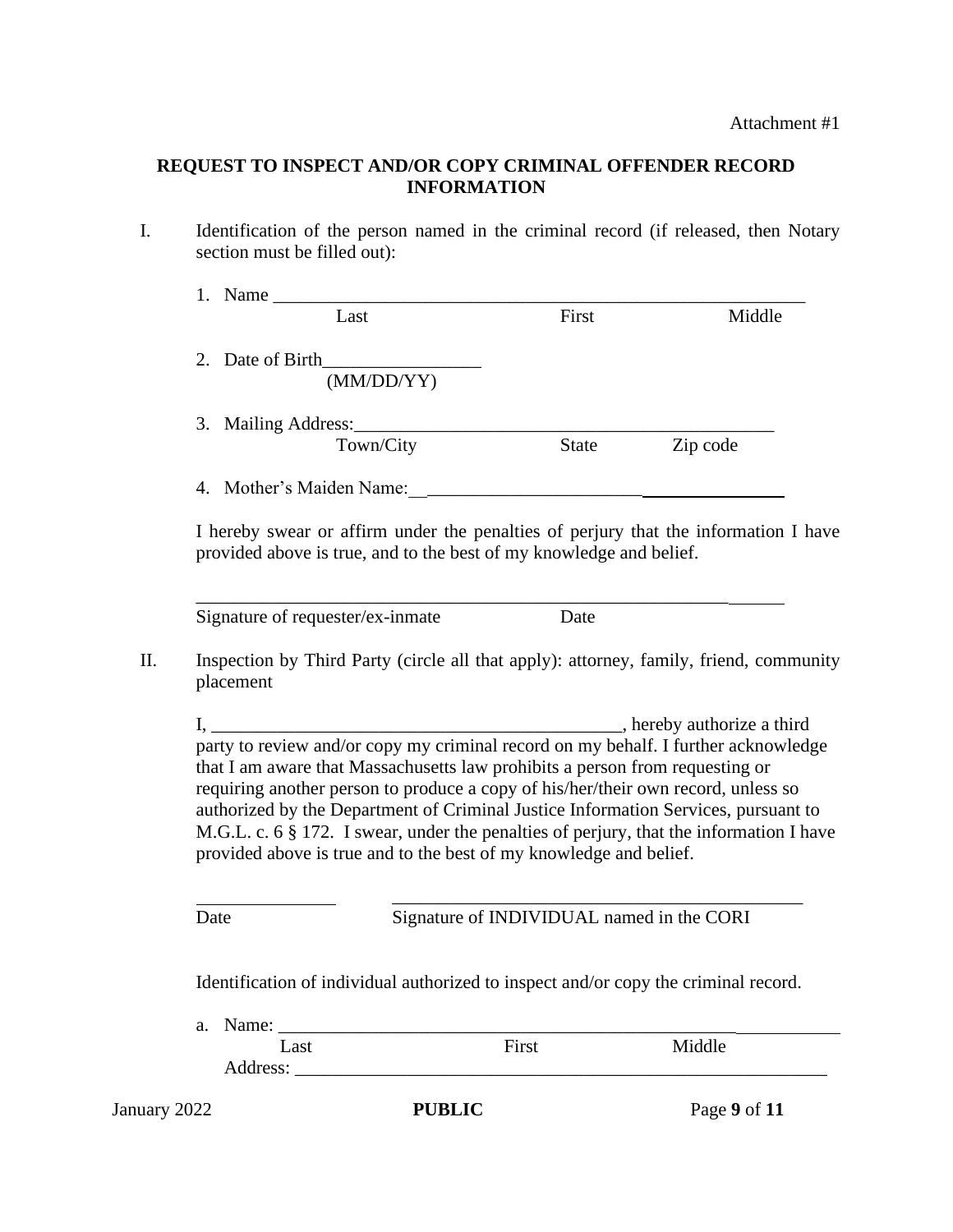I hereby swear or affirm under the penalties of perjury that the above information is correct; that I have been authorized to inspect and/or receive the criminal record of the individual; and that I will not use this authorization for the purpose of gaining access to any other person's criminal record.

\_\_\_\_\_\_\_\_\_\_\_\_\_\_\_\_\_\_\_\_\_\_\_\_\_\_\_\_\_\_\_\_\_\_\_\_\_\_\_\_\_\_\_\_\_\_\_\_\_\_\_\_\_\_\_ Date Signature of authorized third party

III. Name of Department of Correction employee present at inspection.

| a. |                                                                        |                     |        |  |
|----|------------------------------------------------------------------------|---------------------|--------|--|
|    | Last                                                                   | First               | Middle |  |
|    |                                                                        |                     |        |  |
|    |                                                                        |                     |        |  |
|    | b. Date of Inspection: $\angle$ / $\angle$ / $\angle$ / $\angle$ am/pm | Month Day Year Time |        |  |

c. Exceptions taken, if any, as to accuracy, completeness, contents, mode of maintenance and/or dissemination of the information reviewed. Describe in detail in the space below:

\_\_\_\_\_\_\_\_\_\_\_\_\_\_\_\_\_\_\_\_\_\_\_\_\_\_\_\_\_\_\_\_\_\_\_\_\_\_\_\_\_\_\_\_\_\_\_\_\_\_\_\_\_\_\_\_\_\_\_\_\_\_\_\_\_\_\_\_\_ \_\_\_\_\_\_\_\_\_\_\_\_\_\_\_\_\_\_\_\_\_\_\_\_\_\_\_\_\_\_\_\_\_\_\_\_\_\_\_\_\_\_\_\_\_\_\_\_\_\_\_\_\_\_\_\_\_\_\_\_\_\_\_\_\_\_\_\_\_

# **PLEASE LIST THE INFORMATION BEING REQUESTED**

\_\_\_\_\_\_\_\_\_\_\_\_\_\_\_\_\_\_\_\_\_\_\_\_\_\_\_\_\_\_\_\_\_\_\_\_\_\_\_\_\_\_\_\_\_\_\_\_\_\_\_\_\_\_\_\_\_ **\_\_\_\_\_\_\_\_\_\_\_\_\_\_\_\_\_\_\_\_\_\_\_\_\_\_\_\_\_\_\_\_\_\_\_\_\_\_\_\_\_\_\_\_\_\_\_\_\_\_\_\_\_\_\_\_ \_\_\_\_\_\_\_\_\_\_\_\_\_\_\_\_\_\_\_\_\_\_\_\_\_\_\_\_\_\_\_\_\_\_\_\_\_\_\_\_\_\_\_\_\_\_\_\_\_\_\_\_\_\_\_\_\_ \_\_\_\_\_\_\_\_\_\_\_\_\_\_\_\_\_\_\_\_\_\_\_\_\_\_\_\_\_\_\_\_\_\_\_\_\_\_\_\_\_\_\_\_\_\_\_\_\_\_\_\_\_\_\_\_\_**

\_\_\_\_\_\_\_\_\_\_\_\_\_\_\_\_\_\_\_\_\_\_\_\_\_\_

**This form must be retained and stored in the institutional inmate record in section 1.**

**Please note: For former inmates, a notarized signature is required.**